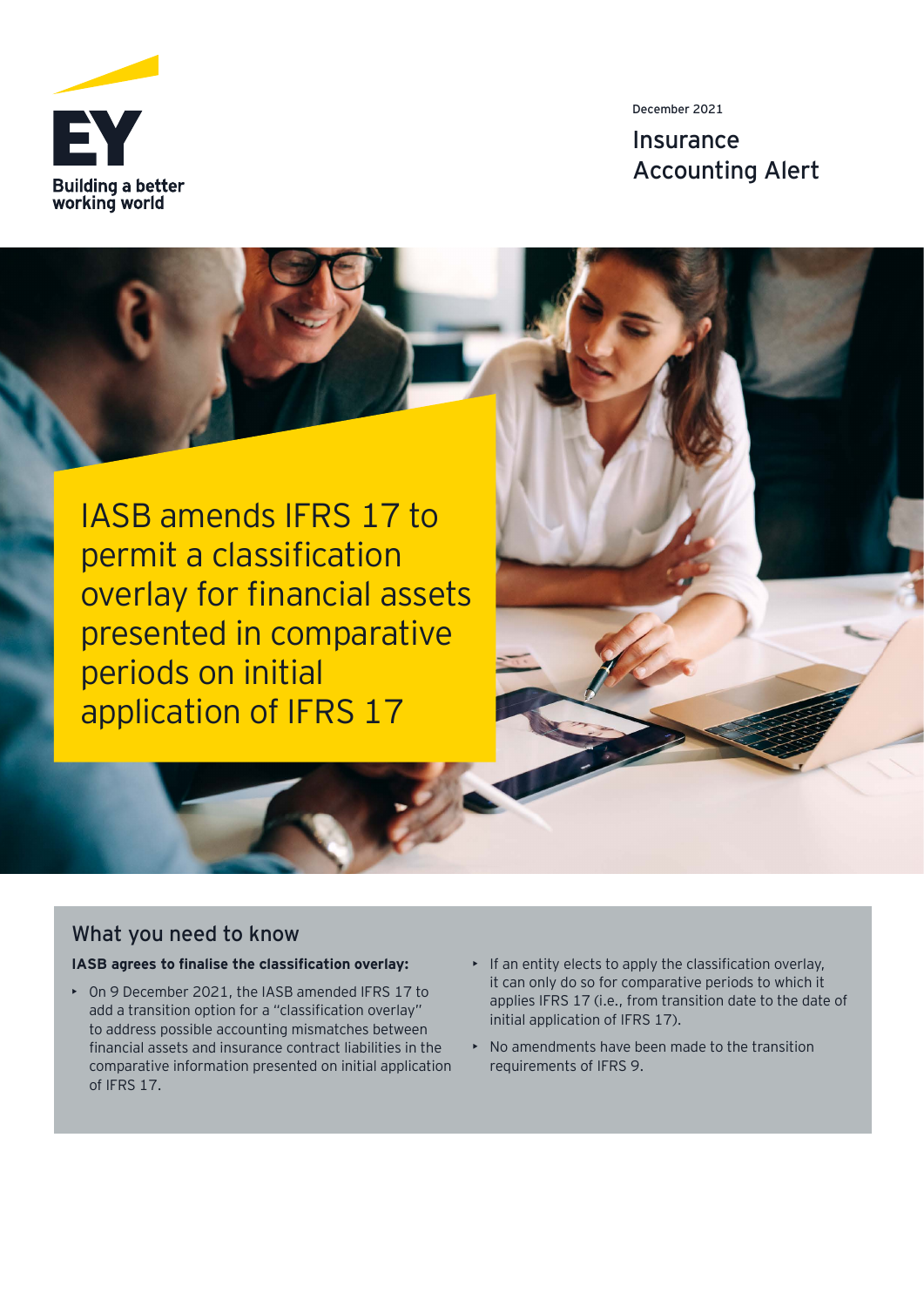### **Overview**

On 9 December 2021, the International Accounting Standards Board (IASB or the Board) issued an amendment to IFRS 17 *Insurance Contracts* (IFRS 17 or the standard), to add a transition option relating to comparative information presented on initial application of IFRS 17 and IFRS 9. This amendment follows from the Exposure Draft (ED) on *Initial Application of IFRS 17 and IFRS 9—Comparative Information*, published in July 2021, and subsequent redeliberations based on feedback from stakeholders.

The IASB decided to introduce this transition option, a classification overlay for financial assets in the comparative period, in response to concerns raised by stakeholders regarding accounting mismatches that could arise between financial assets and insurance contract liabilities in the comparative information when IFRS 17 and IFRS *9 Financial Instruments* (IFRS 9) are first applied in 2023.

Such differences could arise due to differences in transition requirements for IFRS 9 and IFRS 17. IFRS 17 requires restatement of comparatives, whereas restatement under IFRS 9 is permitted (but not mandatory) if hindsight is not required. However, restatement is prohibited for financial assets derecognised before the initial application date of IFRS 9. The accounting mismatch caused by financial assets derecognised during the comparative period is relevant to several insurers; the mismatch is potentially significant and could make financial statements more difficult to understand.

#### Scope

The classification overlay may be applied by:

- Entities that adopt IFRS 17 and IFRS 9 at the same time and choose to restate comparative information applying IFRS 9. These entities can apply the classification overlay to financial assets derecognised in the comparative period (to which IFRS 9 cannot be applied).
- Entities that adopt IFRS 17 and IFRS 9 at the same time and do not restate comparative information applying IFRS 9. For these entities, the classification overlay can be applied to any financial asset in the comparative period.
- Entities that applied IFRS 9 before they apply IFRS 17 for the first time. These entities can apply the classification overlay to assets that would have been redesignated in accordance with paragraph C29 of IFRS 17 if they had not been derecognised in the comparative period.

The scope of the classification overlay is broader than originally proposed in the ED, allowing an entity that first applies IFRS 17 and IFRS 9 at the same time to apply the classification overlay to any financial asset for which comparative information has not been restated for IFRS 9, rather than only those held in respect of an activity connected with contracts within the scope of IFRS 17. The Board concluded that this increase in scope was appropriate because the use of the classification overlay would only increase the usefulness of comparative information about financial assets presented on application of IFRS 17.

The scope has also been extended to allow an entity that has already applied IFRS 9 before the date of initial application of IFRS 17, to apply the overlay to a financial asset that has been derecognised in the comparative period. Entities that have already applied IFRS 9 are allowed, or in some cases required, under the transition guidance in IFRS 17, to redesignate financial assets on initial application of IFRS 17 in order to reduce accounting mismatches. However, this redesignation cannot be applied to financial assets derecognised in the comparative period, since it applies only from the date of initial application of IFRS 9. The classification overlay can also be applied to such financial assets for the purpose of presenting comparative information, as if the redesignation guidance in IFRS 17 had been applied to them based on how the entity expects the assets would be designated at the date of initial application of IFRS 17.

The application of the classification overlay is optional on an instrument-by-instrument basis to allow an entity to determine whether for a particular financial asset the benefits of applying the classification overlay outweigh the costs. However, this does not prevent an entity from applying it at a higher level of aggregation, for example, by considering the level at which the entity would assess its business model when applying IFRS 9.

If an entity elects to apply the classification overlay, it can only do so for comparative periods to which it applies IFRS 17 (i.e., between the transition date to IFRS 17 and the date of initial application of IFRS 17).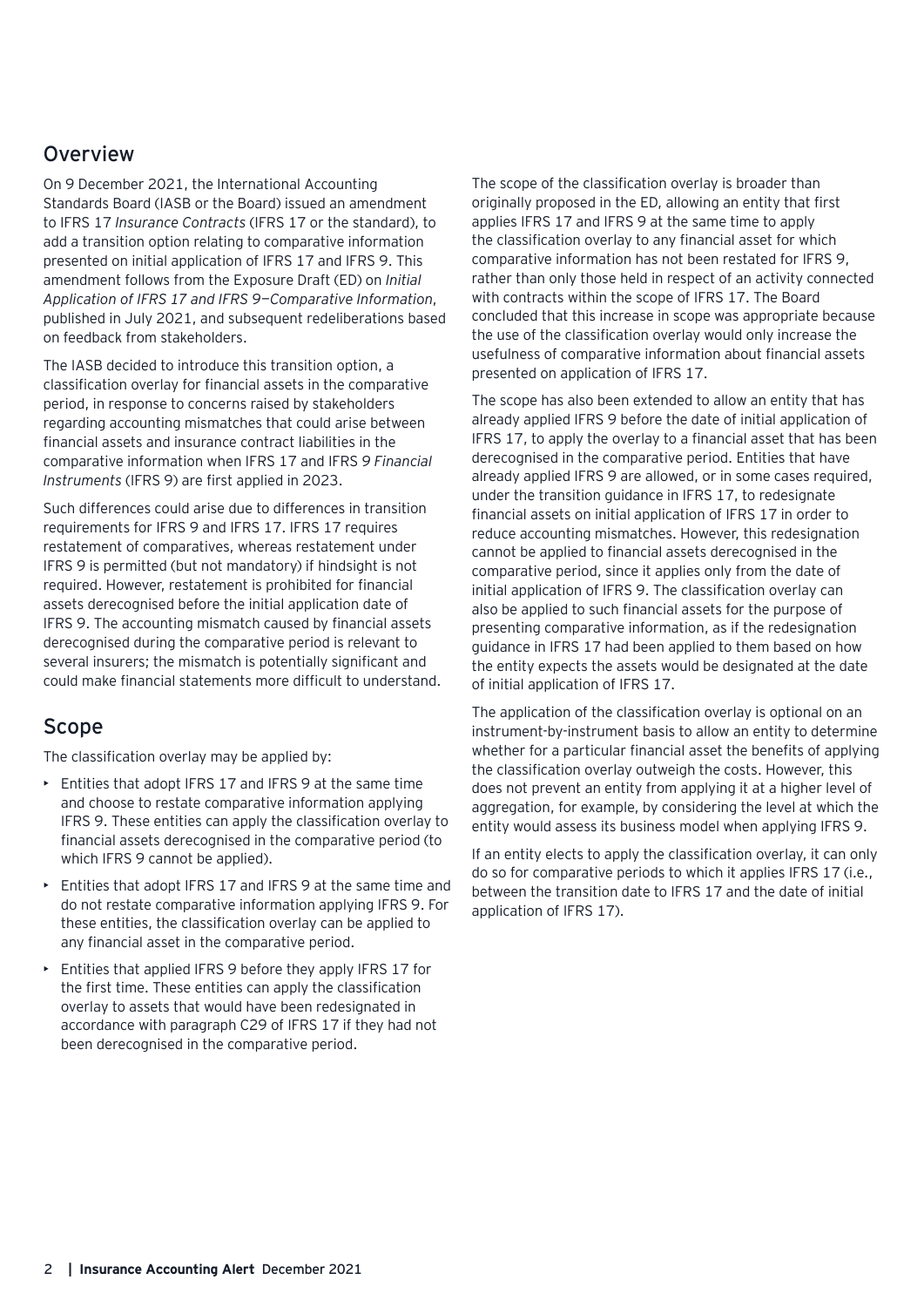# Classification and measurement

An entity that applies the classification overlay to a financial asset should:

- Use reasonable and supportable information available at the transition date to determine how the entity expects that financial asset would be classified and measured on initial application of IFRS 9 (for example, using preliminary assessments performed to prepare for initial application of IFRS 9)
- Present comparative information as if the classification and measurement requirements of IFRS 9 had been applied to that financial asset

The IASB noted that an entity could, for example, use preliminary assessments of the business model and cash flow characteristics performed to prepare for the initial application of IFRS 9 as reasonable and supportable information for the classification overlay. Applying the classification overlay, the carrying amount of a financial asset would be determined consistently with how it would be measured on initial application of IFRS 9. For example, for a financial asset previously measured at amortised cost, that is presented at fair value through profit or loss when applying the classification overlay, its carrying amount at the transition date to IFRS 17 would be its fair value at that date.

Any difference between the previous carrying amount of a financial asset and the carrying amount at the transition date that results from applying the classification overlay is recognised in opening retained earnings (or other component of equity, as appropriate) at the transition date (i.e., 1 January 2022 for most entities).

The amendment does not change any of the requirements of IFRS 9. Entities that apply the classification overlay to some or all of their financial assets will therefore still need to apply the transition requirements of IFRS 9 to any financial assets that continue to be recognised at the date of initial application of IFRS 9. For example, entities will need to assess whether the classification of financial assets that continue to be recognised at that date is in accordance with IFRS 9. If the classification determined applying the classification overlay does not meet the requirements of IFRS 9 on the date of initial application of IFRS 9, the entity would be required to update the classification of a financial asset on that date and apply the updated classification retrospectively as per the transition requirements of IFRS 9.

# Impairment

In applying the classification overlay, an entity is permitted but not required to apply the impairment requirements of IFRS 9. If a financial asset would be subject to the impairment requirements of IFRS 9 following the classification under the classification overlay but the entity does not apply those impairment requirements, it will still continue to present any IAS 39 impairment amount recognised in the prior reporting period. Otherwise, any impairment amount previously recognised for that financial asset should be reversed.

The Board allowed this choice of impairment model observing that some entities may not yet be prepared to apply the impairment requirements of IFRS 9, and that comparative information would still be improved by applying the classification overlay, even without applying the impairment requirements of IFRS 9.

### **Disclosure**

An entity that applies the classification overlay should disclose qualitative information that enables users of financial statements to understand the extent to which the classification overlay has been applied (such as whether it has been applied to all financial assets derecognised in the comparative period).

Furthermore, the entity is required to disclose whether and to what extent the impairment requirements in IFRS 9 have been applied under the classification overlay.

The Board rejected respondents' suggestions that additional quantitative disclosures of the effects of the classification overlay were necessary. The Board considered that the costs of such disclosure requirements would likely outweigh the benefits, since the classification overlay is time-limited, targeted in scope and relates to an accounting mismatch only. Also, other IFRS standards, such as IAS 1 *Presentation of Financial Statements*, might require further disclosure about the impact of the classification overlay.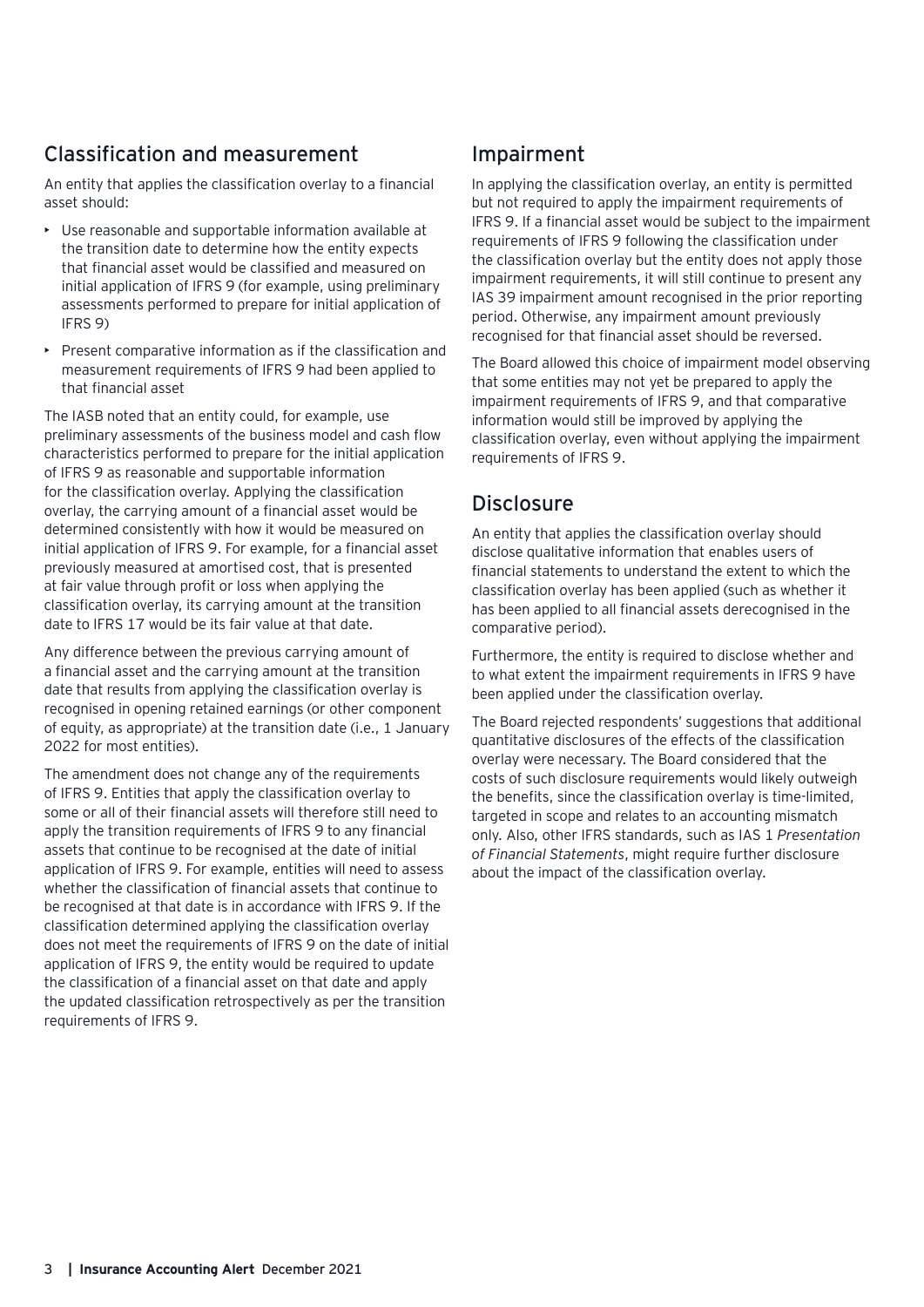#### **Decision tree on the classification overlay and presentation of comparative information about financial assets on initial application of IFRS 9 and IFRS 17:**



*Based on October 2021 IASB staff paper Agenda Ref 2*

#### How we see it

Insurers will welcome the efforts of the IASB to finalise this amendment before the transition date for IFRS 17. Insurers will also welcome the extension of the scope by removing the need for entities to determine, for the purposes of the classification overlay, those financial assets that are deemed to be in respect of an activity that is unconnected with insurance contracts and those that are not.

Bank subsidiaries, and other insurers who have already applied IFRS 9, will also welcome the increased scope as they may be faced with the same issue regarding accounting mismatches that could arise in the comparative period relating to derecognised assets.

The classification overlay should, as stated by the IASB staff, increase the usefulness of comparative information about financial assets presented on initial application of IFRS 17. However, it remains to be seen how well users of financial statements will be able to understand how the classification overlay is applied, with only qualitative disclosure requirements.

#### **Background**

The IASB issued IFRS 17 in May 2017, it then issued targeted amendments to IFRS 17 in June 2020, following the Exposure Draft (ED) on proposed *Amendments to IFRS 17* (published in June 2019 and subsequent re-deliberations based on feedback received on the ED from stakeholders). Our publication, [Applying](https://www.ey.com/en_gl/ifrs-technical-resources/applying-ifrs-a-closer-look-at-the-insurance-standard-june-2021)  [IFRS 17: A closer look at the new insurance contracts](https://www.ey.com/en_gl/ifrs-technical-resources/applying-ifrs-a-closer-look-at-the-insurance-standard-june-2021)  [standard \(June 2021\)](https://www.ey.com/en_gl/ifrs-technical-resources/applying-ifrs-a-closer-look-at-the-insurance-standard-june-2021), provides further details on the requirements. The IASB issued Exposure Draft (ED) Initial Application of IFRS 17 and IFRS 9—Comparative Information in July 2021. Further details can be found in our [July 2021 Insurance Accounting Alert.](https://www.ey.com/en_gl/ifrs-technical-resources/iasb-proposes-amendment-to-ifrs-17-insurance-contracts)